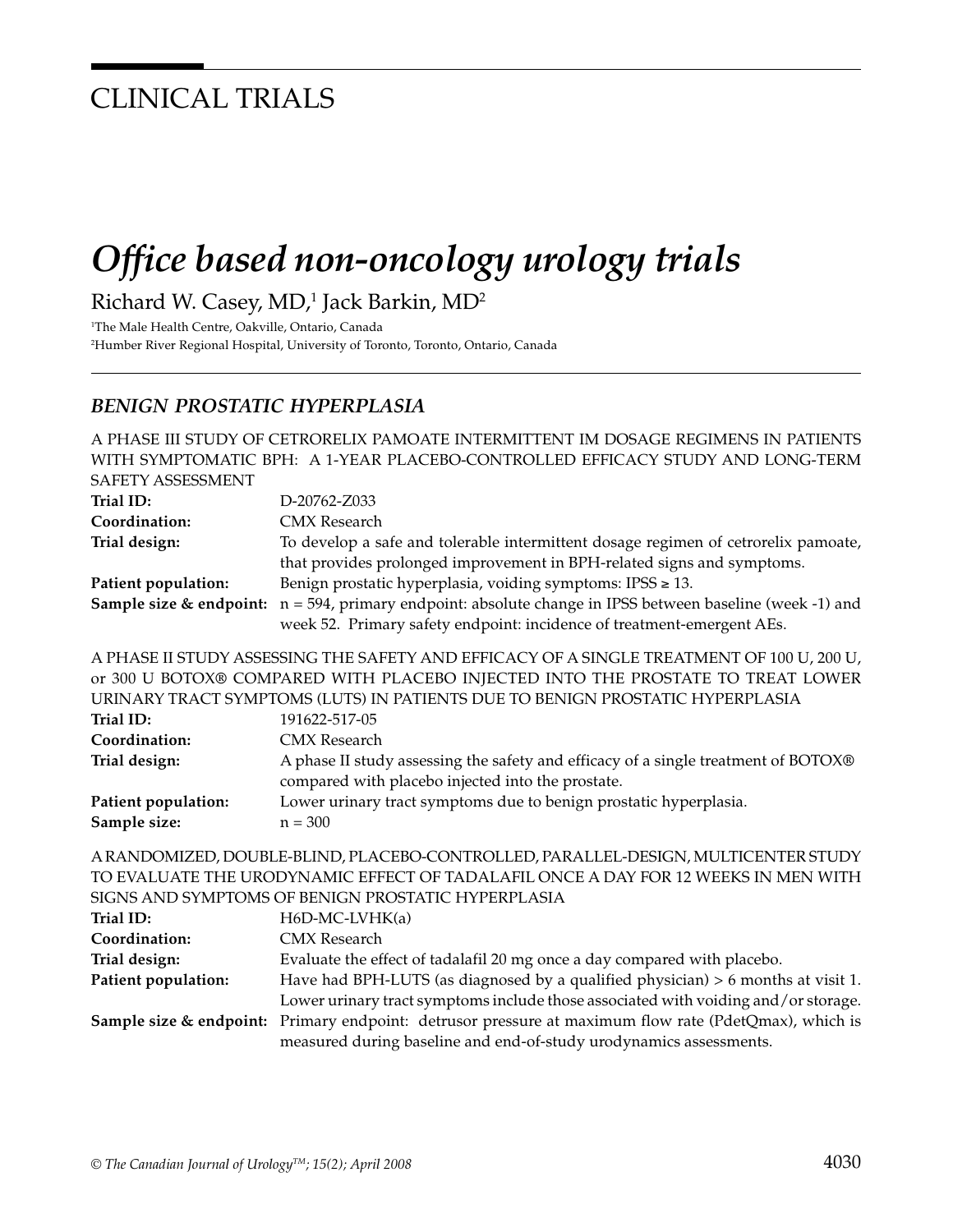#### *OVERACTIVE BLADDER*

#### A DOUBLE-BLIND, RANDOMIZED, PARALLEL, PLACEBO-CONTROLLED, MULTICENTER STUDY EVALUATING THE EFFECT OF TREATMENT WITH TOPICALLY ADMINISTERED OXYBUTYNIN GEL IN PATIENTS WITH URINARY FREQUENCY, AND URGE AND MIXED URINARY INCONTINENCE WITH A PREDOMINANCE OF URGE INCONTINENCE EPISODES

| Trial ID:           | 20070060                                                                                                                 |
|---------------------|--------------------------------------------------------------------------------------------------------------------------|
| Coordination:       | <b>CMX</b> Research                                                                                                      |
| Trial design:       | To evaluate the effects of oxybutynin gel (at doses of 56 mg oxybutynin/day and                                          |
|                     | 84 mg oxybutynin/day), relative to placebo in patients with urge and mixed                                               |
|                     | urinary incontinence with a predominance of urge incontinence on:                                                        |
| Patient population: | Patients with urge and/or mixed urinary incontinence with a predominance of urge                                         |
|                     | incontinence episodes (at least 2:1 urge to stress incontinence episodes).                                               |
|                     | <b>Sample size &amp; endpoint:</b> $n = 600$ , the change from baseline to week 12 in the number of urinary incontinence |
|                     | episodes (UIE) per week, as determined from a 3-day patient daily diary.                                                 |

RANDOMIZED, DOUBLE-BLIND, PLACEBO-CONTROLLED, PARALLEL GROUP STUDY OF VARDENAFIL 10 MG TWICE DAILY TO ASSESS THE EFFECT ON URODYNAMICS IN PATIENTS WITH OVERACTIVE BLADDER (DETRUSOR OVERACTIVITY)

| Trial ID:           | BAY-38-9456                                                                                                                 |
|---------------------|-----------------------------------------------------------------------------------------------------------------------------|
| Coordination:       | CMX Research                                                                                                                |
| Trial design:       | To determine the therapeutic effect of vardenafil 10 mg taken twice daily (BID) on                                          |
|                     | overactive bladder by means of urodynamic measurements (filling cystometry and<br>pressure flow investigations).            |
| Patient population: | Subjects with overactive bladder (with or without urge incontinence) for at least                                           |
|                     | 6 months. Forty percent subjects recruited should be male.                                                                  |
|                     | <b>Sample size &amp; endpoint:</b> $n = 481$ , change from baseline in bladder volume at first detrusor contraction. Change |
|                     | in the number of daily micturition as reported in the patient diaries.                                                      |

A RANDOMIZED, DOUBLE-BLIND, PARALLEL GROUP, ACTIVE CONTROLLED, MULTICENTER LONG-TERM STUDY TO ASSESS THE SAFETY AND EFFICACY OF THE BETA-3 AGONIST YM178 (50 MG QD AND 100 MG QD) IN SUBJECTS WITH SYMPTOMS OF OVERACTIVE BLADDER

|                     | 100 MO 027 IN 00D DOID THILL 01ML TOMO OF OT BRITISH BEHODEN                                                                                                                                                                                                                                                                                          |
|---------------------|-------------------------------------------------------------------------------------------------------------------------------------------------------------------------------------------------------------------------------------------------------------------------------------------------------------------------------------------------------|
| Trial ID:           | YM178-CL-049                                                                                                                                                                                                                                                                                                                                          |
| Coordination:       | <b>CMX</b> Research                                                                                                                                                                                                                                                                                                                                   |
| Trial design:       | To assess the safety and tolerability of long-term treatment with YM178 (50 mg qd<br>and 100 mg qd) in subjects with symptoms of overactive bladder.                                                                                                                                                                                                  |
| Patient population: | The study will randomize female and male subjects at least 18 years of age, who have<br>symptoms of overactive bladder (urinary frequency and urgency with or without<br>incontinence for at least 3 months).                                                                                                                                         |
|                     | <b>Sample size &amp; endpoint:</b> $n = 2500$ , approximately 2500 subjects will be enrolled. This number is not based on<br>a formal sample size calculation. Primarily, subjects who completed the pivotal studies<br>(178-CL-046 or 178-CL-047) will be enrolled. However, subjects not participating in<br>these studies may be enrolled as well. |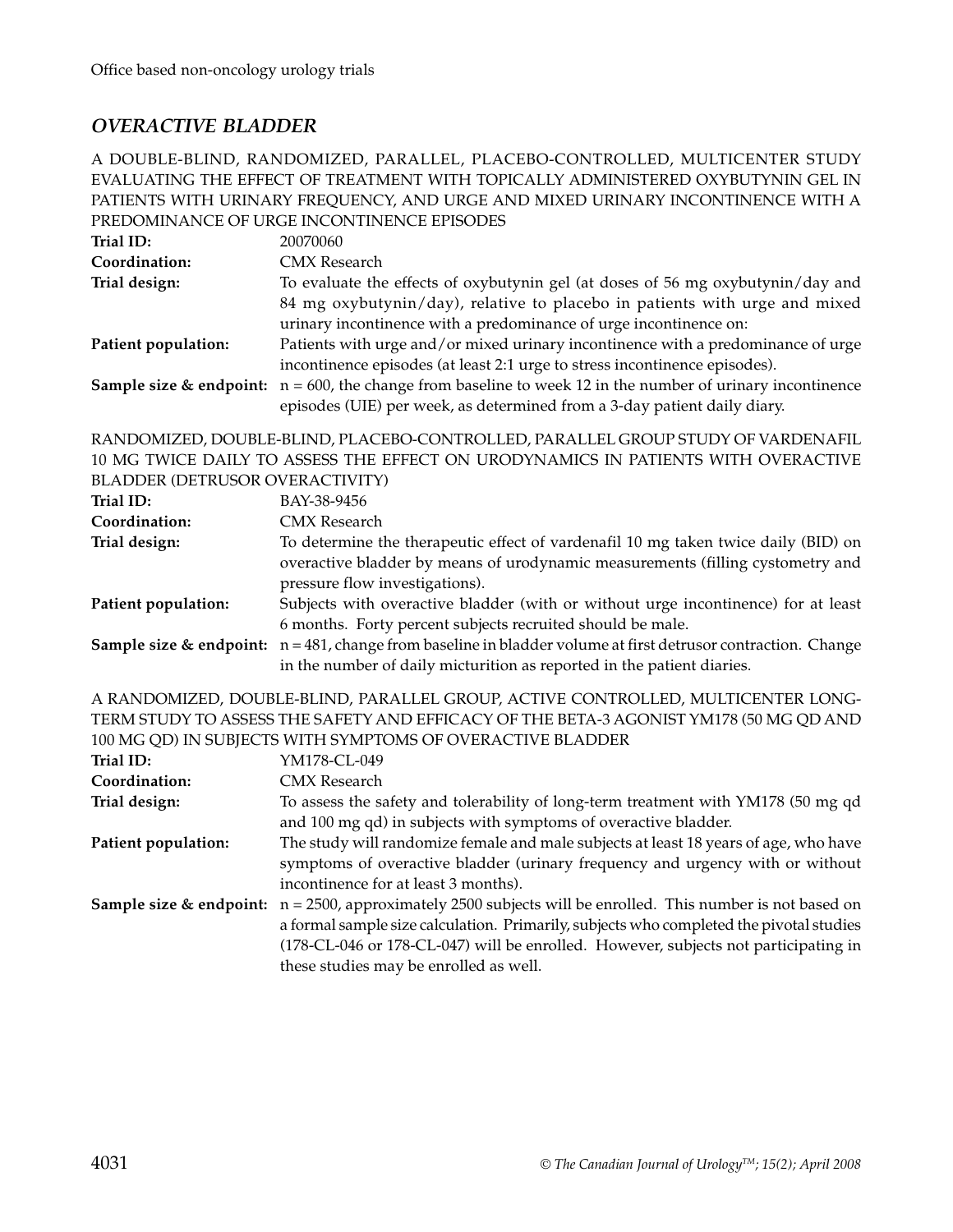|                                                                                                                                                                                                              | THE EFFECTS OF INTRAVESICAL INJECTION OF BOTOX® ON PATIENTS WITH URINARY URGENCY AND                                                                                                                                                                                                                                                                                                                                                   |  |
|--------------------------------------------------------------------------------------------------------------------------------------------------------------------------------------------------------------|----------------------------------------------------------------------------------------------------------------------------------------------------------------------------------------------------------------------------------------------------------------------------------------------------------------------------------------------------------------------------------------------------------------------------------------|--|
|                                                                                                                                                                                                              | FREQUENCY WITHOUT INCONTINENCE DUE TO OVERACTIVE BLADDER                                                                                                                                                                                                                                                                                                                                                                               |  |
| Trial ID:                                                                                                                                                                                                    | ALG-CMX-01                                                                                                                                                                                                                                                                                                                                                                                                                             |  |
| Coordination:                                                                                                                                                                                                | <b>CMX</b> Research                                                                                                                                                                                                                                                                                                                                                                                                                    |  |
| Trial design:                                                                                                                                                                                                | The study proposes to examine the efficacy of Botox® in dry OAB patients by using<br>standard voiding diaries and quality of life (QOL) questionnaires. In addition, safety<br>and the duration of the clinical response will be monitored.                                                                                                                                                                                            |  |
| Patient population:                                                                                                                                                                                          | Urinary frequency and urgency without incontinence.                                                                                                                                                                                                                                                                                                                                                                                    |  |
|                                                                                                                                                                                                              | <b>Sample size &amp; endpoint:</b> $n = 20$ , the primary endpoint is the number of urinary urgency episodes per day as<br>recorded in a 3-day bladder diary at 3 months.                                                                                                                                                                                                                                                              |  |
| AMULTICENTER, RANDOMIZED, DOUBLE-BLIND, PARALLEL GROUP STUDY TO EVALUATE THE EFFICACY<br>AND SAFETY OF TWO DOSES OF DR-3001 VERSUS PLACEBO IN WOMEN WITH OVERACTIVE BLADDER                                  |                                                                                                                                                                                                                                                                                                                                                                                                                                        |  |
| Trial ID:                                                                                                                                                                                                    | DR-OXY-301                                                                                                                                                                                                                                                                                                                                                                                                                             |  |
| Coordination:<br>Trial design:                                                                                                                                                                               | Duramed Research Inc.<br>Phase III to evaluate the efficacy and safety of DR-3001 (Oxybutynin Vaginal Ring<br>releasing 4 mg or 6 mg/day) versus placebo over 12 weeks, in women diagnosed<br>with overactive bladder who have symptoms of pure or predominantly urge<br>incontinence, urgency and frequency.                                                                                                                          |  |
| Patient population:                                                                                                                                                                                          | 1161<br><b>Sample size &amp; endpoint:</b> $n = 1548$ , the primary measure of efficacy will be the change from Visit 1 (Baseline) to Visit<br>5 (Treatment Week 12/Early Withdrawal) in total weekly number of incontinence episodes.                                                                                                                                                                                                 |  |
| Trial ID:<br>Coordination:                                                                                                                                                                                   | A PHASE IIIb STUDY COMPARING THE EFFICACY OF FESOTERODINE TO PLACEBO AND TOLTERODINE<br>ER IN SUBJECTS WITH OVERACTIVE BLADDER AFTER 12 WEEKS OF TREATMENT<br>A0221008<br><b>CMX</b> Research                                                                                                                                                                                                                                          |  |
| Trial design:                                                                                                                                                                                                | A 12-week, randomized, double-blind, double-dummy, placebo-controlled, parallel-<br>group, multicenter trial to evaluate the efficacy and safety of fesoterodine in<br>comparison to tolterodine ER in patients with overactive bladder.                                                                                                                                                                                               |  |
| Patient population:                                                                                                                                                                                          | Overactive bladder with symptoms of frequency, urgency, and urgency incontinence.<br>Sample size & endpoint: $n = 1675$ , primary endpoint: change in mean number of urgency urinary incontinence<br>(UUI) episodes per 24 hours at week 12 relative to the baseline.                                                                                                                                                                  |  |
| A PHASE II STUDY TO ASSESS THE EFFICACY AND SAFETY OF MODIFIED RELEASE UK-369,003 IN THE<br>TREATMENT OF MEN WITH STORAGE LOWER URINARY TRACT SYMPTOMS (LUTS) WITH AND<br>WITHOUT ERECTILE DYSFUNCTION (ED). |                                                                                                                                                                                                                                                                                                                                                                                                                                        |  |
| Trial ID:                                                                                                                                                                                                    | A3711047                                                                                                                                                                                                                                                                                                                                                                                                                               |  |
| Coordination:                                                                                                                                                                                                | <b>CMX</b> Research                                                                                                                                                                                                                                                                                                                                                                                                                    |  |
| Trial design:                                                                                                                                                                                                | A multi-national, multi-center, double-blind, randomized, placebo-controlled, parallel<br>group phase II study with five treatment arms.                                                                                                                                                                                                                                                                                               |  |
| Patient population:                                                                                                                                                                                          | Male aged 18 and above, with documented clinical diagnosis of OAB, with mean<br>urinary frequency $\geq 8$ times/24 hours, and mean number of urgency episodes with<br>or without urgency incontinence ≥1 episode/24 hours.                                                                                                                                                                                                            |  |
| Sample size & endpoint:                                                                                                                                                                                      | n = 300, efficacy endpoints based on: LUTS diary scores, International Prostate Symptom<br>Score, Overactive Bladder questionnaire, Patient Perception of Bladder Condition,<br>International Consultation on Incontinence Questionnaire, Erectile Function domain of<br>International Index of Erectile Function, Quality of Erection questionnaire, Patient Reported<br>Treatment Impact questionnaire, Population Pharmacokinetics. |  |